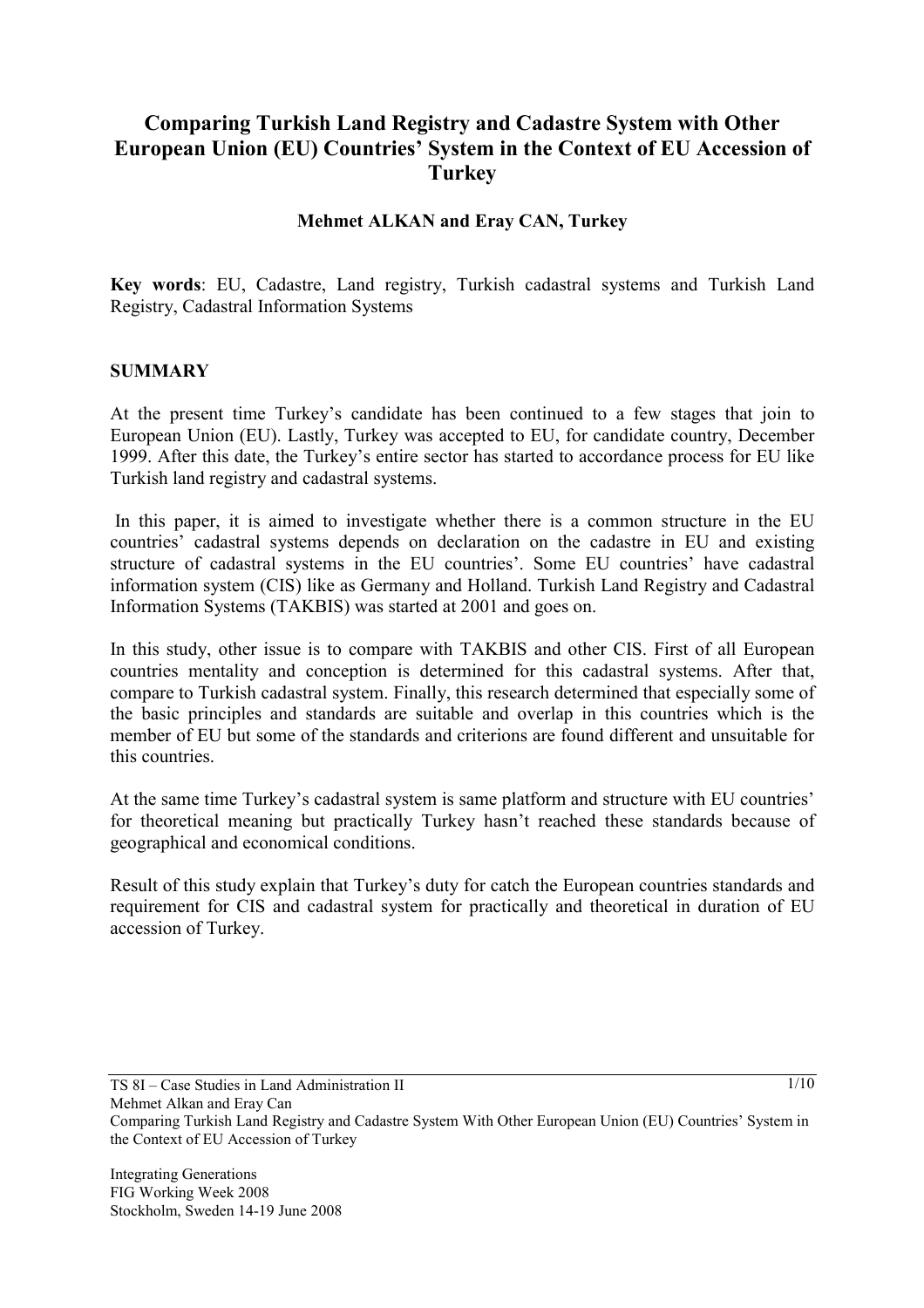# **Comparing Turkish Land Registry and Cadastre System With Other European Union (EU) Countries' System In The Context Of EU Accession Of Turkey**

#### **Mehmet ALKAN and Eray CAN, Turkey**

#### **1. INTRODUCTION**

The European Union (EU), established by six countries (i.e. Belgium, France, Germany, Italy, Luxembourg and the Netherlands) in 1951 and presently having twenty-five member countries is a good example of being integrated multi sectors including economy, industry, politics, civil rights and foreign policy domains.

The Union, originally, has taken the road under name of the European Besides, the single market which enables free movement of goods, services, capital and people Coal and Steel Community (ECSC) and in the course of time, its name was transformed into the European Economic Community (EEC) and the European Atomic Energy Community (Euratom), finally the European Union (EU) (Yavuz, 2005).

The aim of the EU is to support economical and social development, to provide progress on the domains of freedom, security and justice, to supply the European citizenship, to form the EU laws and to protect these all. Besides, the single market which enables free movement of goods, services, capital and people without internal boundaries is formed (AB, 2003). Other important issue is Cadastre 2014.

Cadastre 2014 is published by 7.commission of international federation of surveyors (FIG) in 1998 and it is very considerable study for determine to future of cadastre. Thus this study of report is considered by international area and it is translated 25 different languages. (URL-1, 2007). Cadastre 2014 is shown interest in because of new approach of cadastre and especially management of cadastral data like instead of parcel, it is stipulated object based management for Land information systems (LIS). Besides cadastre 2014 included that all of the public rights and restriction about legal statement of fields. (Kaufmann and Steudler, 1998)

Germany and Netherlands are improved concerning CIS among to European Countries. Although Switzerland has not been member of European union this country is more improved and applicated CIS system according to cadastre 2014. TAKBIS has been applicated since 2001 in our country, Turkey.

This study explain that Turkey's duty for catch the European countries standards and requirement for CIS and cadastral system for practically and theoretical in duration of EU accession of Turkey.

TS 8I – Case Studies in Land Administration II

Comparing Turkish Land Registry and Cadastre System With Other European Union (EU) Countries' System in the Context of EU Accession of Turkey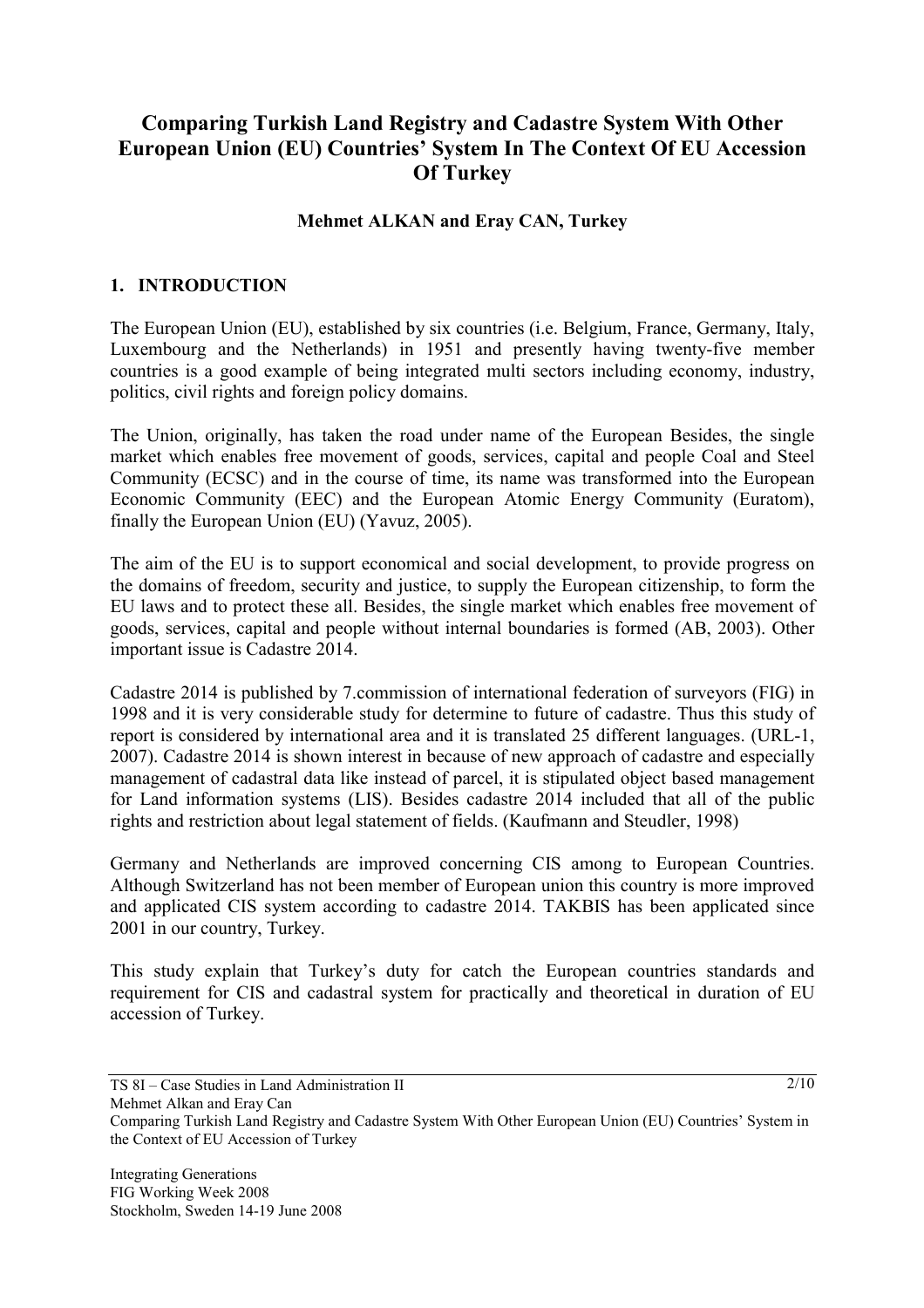### **2. CURRENT POSITION OF TURKISH AND OTHER EU COUNTRIES CADASTRAL SYSTEM**

Principles of Cadastre 2014 are the procedure of the definition is similar for land objects created under private and public law. The right of private property is defined by a contract, normally between two land owners. After the agreement between lands owners about a transfer of rights, a deed or a title are created. The transaction of rights becomes legally effective by the registration of either deeds or titles in an official land register (Figure 2-1) (URL-2).



**Figure 2-1**: Implementation Process for private law regulations.

The situations of member countries in terms of traditional classification are given in Figure 2. According to this figure, even though Belgium, France and the Netherlands indicate the deed registration system as their systems used in theory, it is seen that these countries have used the title registration system based on parcel when other features of systems used were looked. Again, Greece, Ireland and United Kingdom from member countries have also used both systems. Namely, these countries started the transition process from the deed registration system to title registration system but couldn't complete yet. On the other hand, the main unit of cadastre in all of these countries is parcel. In the light of this knowledge, it can be said that all member countries have used the title registration system based on the parcel (Yavuz, 2004). Turkey is included group of Title Registration System.

```
TS 8I – Case Studies in Land Administration II 
Mehmet Alkan and Eray Can 
Comparing Turkish Land Registry and Cadastre System With Other European Union (EU) Countries' System in 
the Context of EU Accession of Turkey
```
Integrating Generations FIG Working Week 2008 Stockholm, Sweden 14-19 June 2008  $3/10$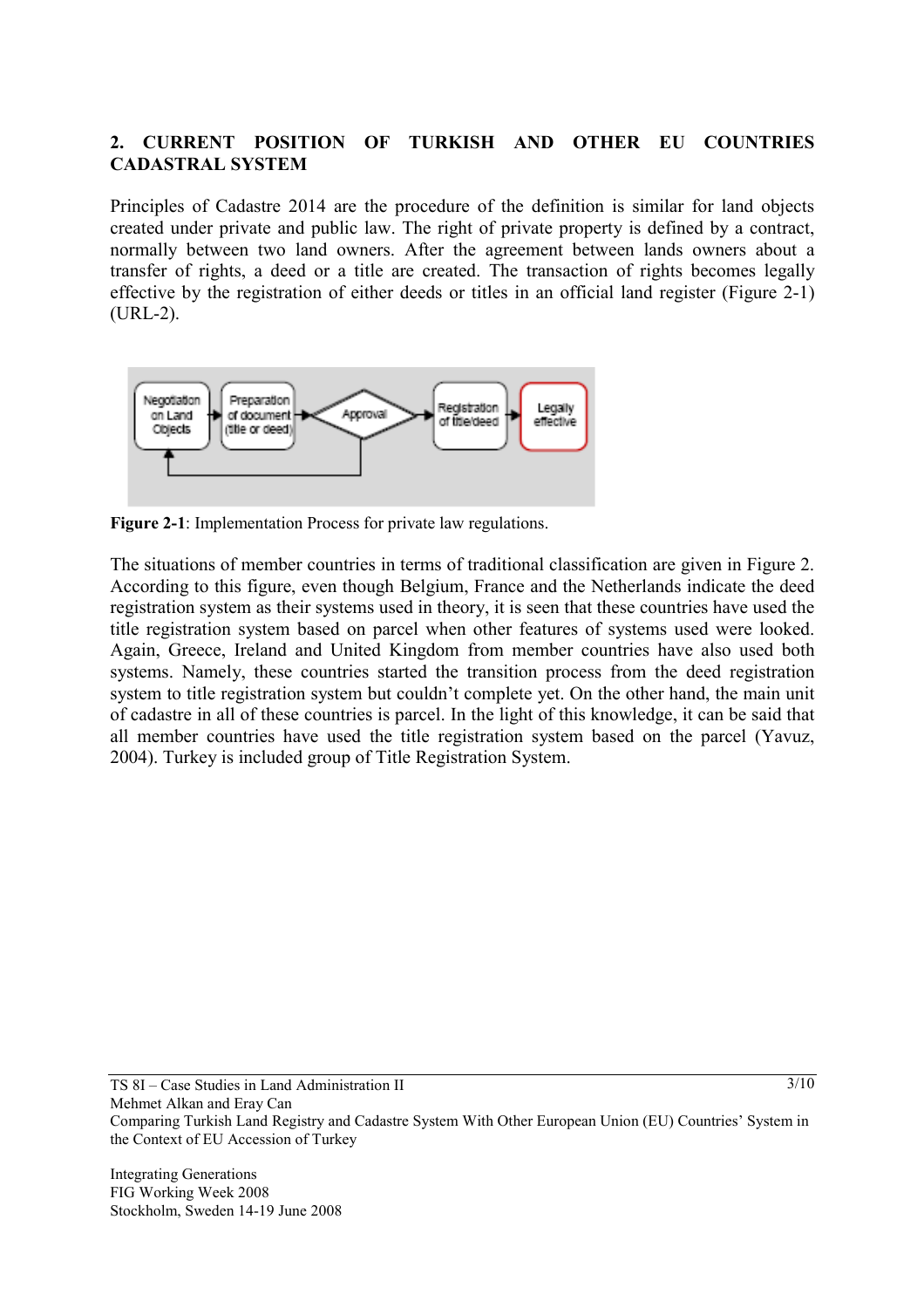

**Figure 2-2**: The EU Member Countries According to Land Registration System (Yavuz, 2005)

In the current land title and cadastre system of Turkey, real estates such as land parcels, buildings, apartments, business offices etc. are defined with two general types of information. These types are named as "land title data" and "cadastral data" in this article. Land title data involves ownership identities such as name, last name, father name of the owner.

The date and transaction via which the ownership was obtained is also involved. In addition, ownership rights and responsibilities such as mortgages on the estate, rights of third parties on the estate are components of land title data. Cadastral data, on the other hand, determines the location in a coordinate system and the shape of the estate.

At the moment, cadastral data is maintained in either analog or digital medium. In Turkey, both types of data are handled by two separate state organizations; land title offices and cadastre offices (Cömert and Alkan, 2002). There exist a number of registers in a land title office. Land title data has to be registered in these registers to become legally valid. These registers, shown on Table 2-1, are named as "main" and "auxiliary" registers. These registers are currently maintained manually.

| Table 2-1: Land Title Registers [Karagoz, 1995] |  |  |  |
|-------------------------------------------------|--|--|--|
|-------------------------------------------------|--|--|--|

| <b>Main registers</b> | <b>Auxiliary registers</b>  |
|-----------------------|-----------------------------|
| Land title register   | Owners register             |
| Real estate register  | Representatives register    |
| Transactions register | Corrections register        |
| Legal documents       | Public owned lands register |

TS 8I – Case Studies in Land Administration II

Mehmet Alkan and Eray Can

Comparing Turkish Land Registry and Cadastre System With Other European Union (EU) Countries' System in the Context of EU Accession of Turkey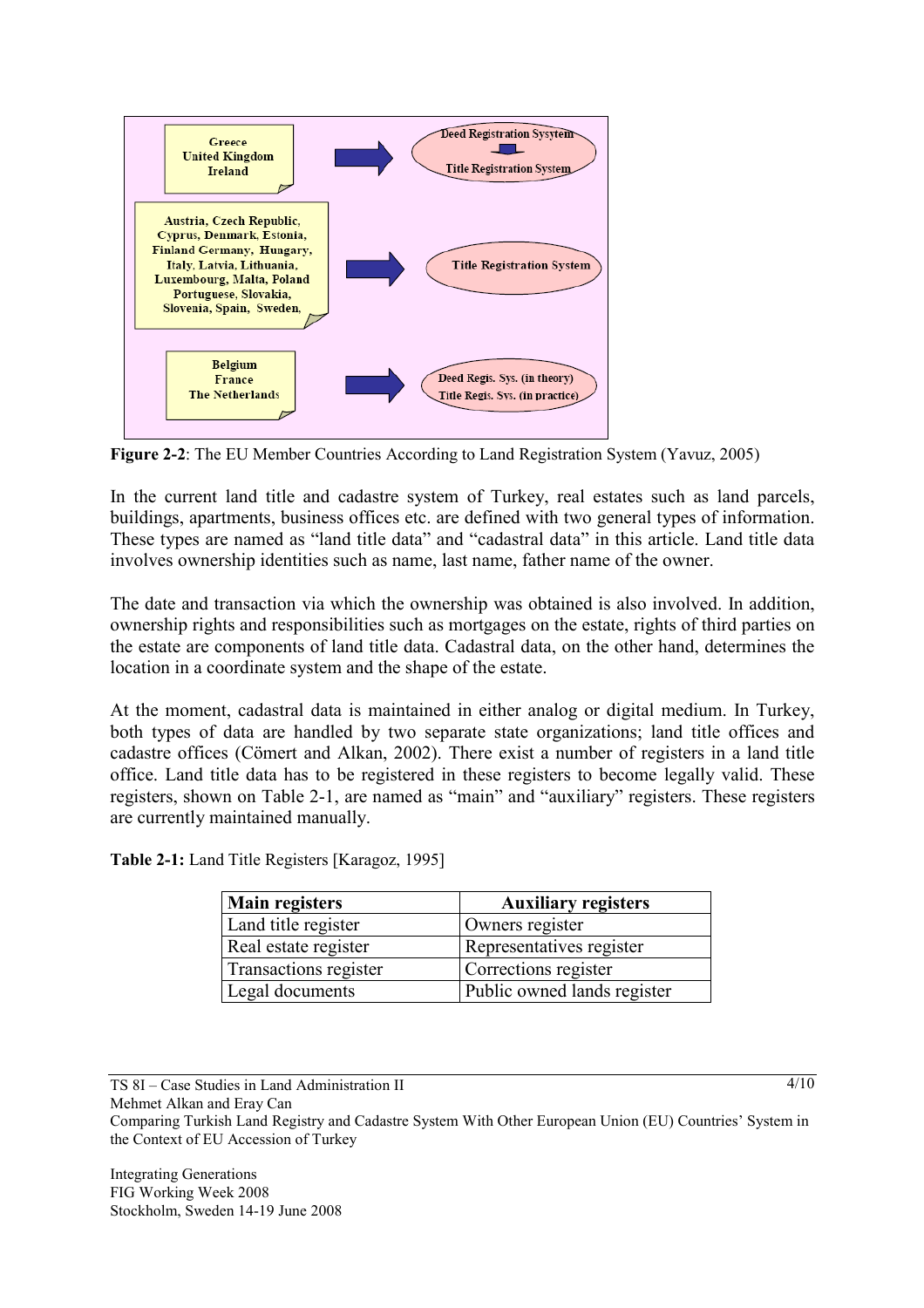## **3. CADASTRAL INFORMATION SYSTEM IN EUROPE AND TAKBIS**

CIS is very important for cadastral systems. EU member of Germany and Holland was solved this problem. Germany has an ALKIS and ATKIS that is possible to make for a lot of current and temporal analyses. Holland has a CIS that is possible to make for temporal and current cadastral and land title queries.

Basic conceptual of ALK has been determined for Germany in 1970. Nevertheless applications are started in 1977 for this area. After this years generated basic version of ALK with digitizing of cadastral maps in states of Germany because of users who demanded to completely (%100) digitized of cadastral maps for a shortly time. Present time study of ALK is completed extensive of Germany. Although cadastral study on a level with state, ALK is configured one type exceptional small detail for all state of Germany for provide to reached standard structure of data for all country (Hawerk, 2003).

In Germany, land register is perpetuated with digital land registration system which is named ALB. Process of land register has been maintained by land register office with same system too. Every land register office has reached their area of responsibility with ALB system. ALB system has been used a lot of state for Germany. ALB system is included approximately 61.3 million parcel information for general of this country (Hawerk 2001a, Hawerk 2003).

ALKIS® is cadastral information system that combined to digital cadastre maps and Land registers with object based database for Germany (Hawerk, 2001b). This project is coordinated by AdV for provide standard structure in general of this country. General meaning of project of ALKIS® two basic of features are very considerable. One of this feature that ALKIS® is combined with another spatial information systems like AFIS® and ATKIS®.  $ALKIS^{\circledR}$  is component of combined applications like AFIS®-ALKIS®-ATKIS® (AAA) Second feature is  $ALKIS^{\circledast}$  is modeled basic of international standards.

GEO++ GIS software was improved for cadastral application in Netherlands (Ooesterom and Massen 1997; Ooesterom att all, 2001). Requirement of all cadastral data was transferred digital area between 1984 and 1999 years. However all datas were transferred into GEO++ software with was imaged database and GIS. All current and spatial analyses are done with GIS system and same time changes are added into this information system.

In Sweden, Cadastral GIS: at the National Land Survey (NLS), the term "the integrated cadastral system of Sweden" is used. This means that the whole infrastructure, the registered and presented property information (land, owners, users, houses etc.), is integrated with its geographic location. This data covers the whole nation, but is not stored in a single database. Several authorities (i.e. municipalities, taxation authorities, and NLS) maintain the database infrastructure. The cadastral data is linked with unique identities in order to work in a uniform system for presentation and analyses (URL-3, 2008).

TS 8I – Case Studies in Land Administration II

Comparing Turkish Land Registry and Cadastre System With Other European Union (EU) Countries' System in the Context of EU Accession of Turkey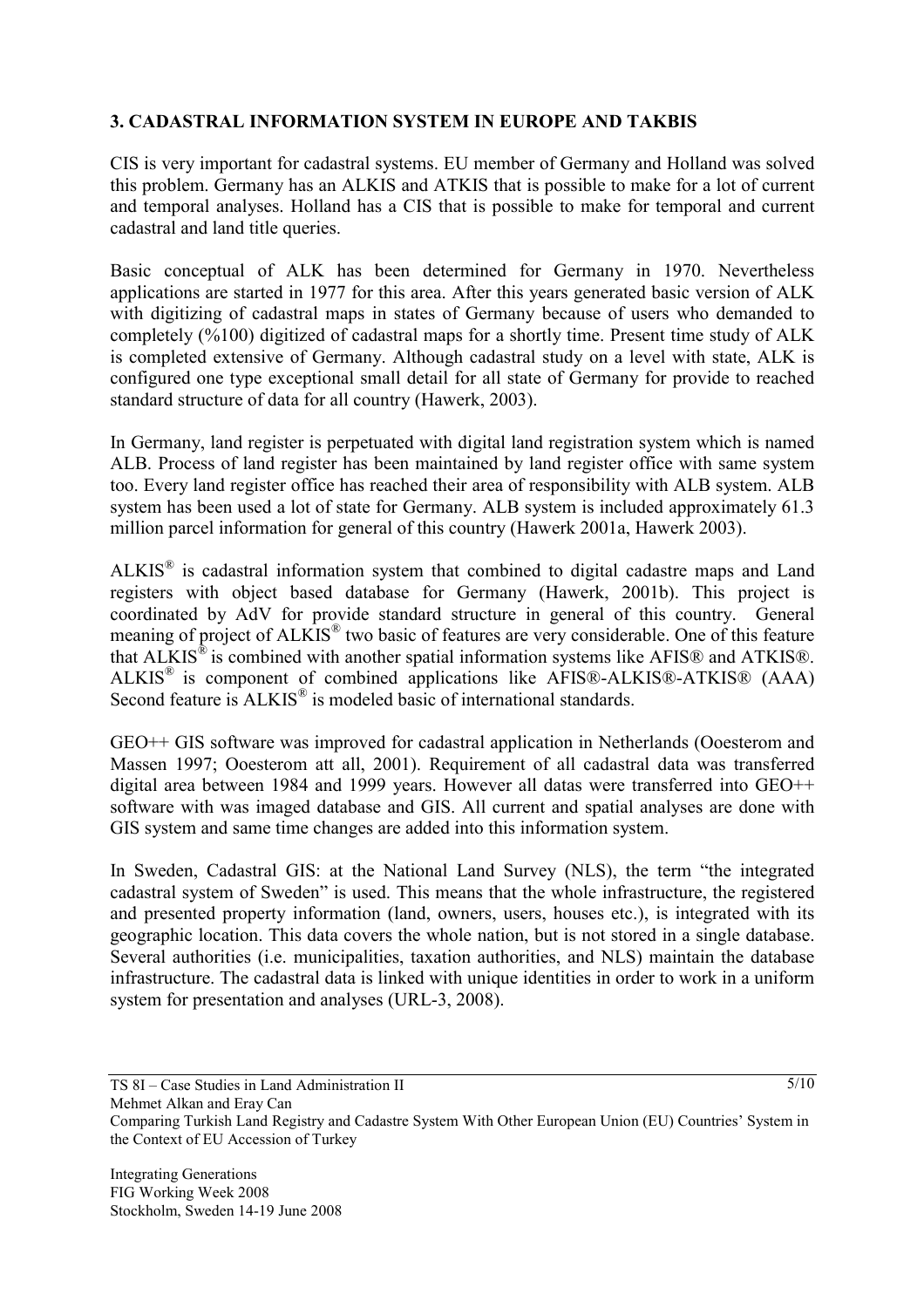In Turkey TAKBIS study has been continued since 2001 in Ankara for two pilot region. However the pilot region study was completed in 2005. Presently land register information has been added into the system for base of county in Turkey. For cadastre data studies is perpetuated in pilot region in Turkey. One of the main problems for Turkey's that extensive of countries cadastral studying hasn't been finished and cadastral maps haven't been digitized completely. Besides disadvantage of TAKBIS that temporal analyses are a big problem before the land registration.

TAKBIS is a "strategic and integrated" public informatics project aiming at the followings;

- Providing reliable land information required for land and land-related activities and decision-makers and produced and managed under the responsibility of the TKGM.
- Analyzing the existing structure of the organization and determining the requirements for the TAKBIS system and software to be created.
- Within the frame of the determined requirements, by taking advantage of the principles and possibilities of an Integrated Information System, planning, conducting and managing the activities of the TKGM more properly, more quickly, more reliably and more effectively.
- Regulating such activities in accordance to the principles of the Geographical Information System and Land Information System, in frame of standards of OPENGIS Consortium.
- Transferring land register records and cadastral maps to a digital environment and to a database modeled and created according to the requirements of TAKBIS.
- Maintaining information updated and re-evaluating them within the scope of information technologies and offering them to the use of central and provincial units of the TKGM and other public organizations.
- Offering land registry and cadastral information, which is the only legal ownership base, to other institutions and organizations, in an electronic environment and as online.
- Providing a possibility to transform land registry and cadastral information into a Multi-Purpose Land Information Systems, through the use of such information by relevant organizations.
- Establishing the required technological infrastructure and security mechanisms.
- Installing and testing the required hardware and communications infrastructure of the project, the basic software, the developed Land Registry Application Software, Cadastre Application Software, Project Monitoring and Management Application Software and the Management Information System where the activities other than land registry and cadastral technique are automated; integrating the digitalized data within the scope of pilot applications into the system.
- Having approval of project, wide spreading TAKBIS according to the priorities to be determined by the Administration.

TS 8I – Case Studies in Land Administration II

Comparing Turkish Land Registry and Cadastre System With Other European Union (EU) Countries' System in the Context of EU Accession of Turkey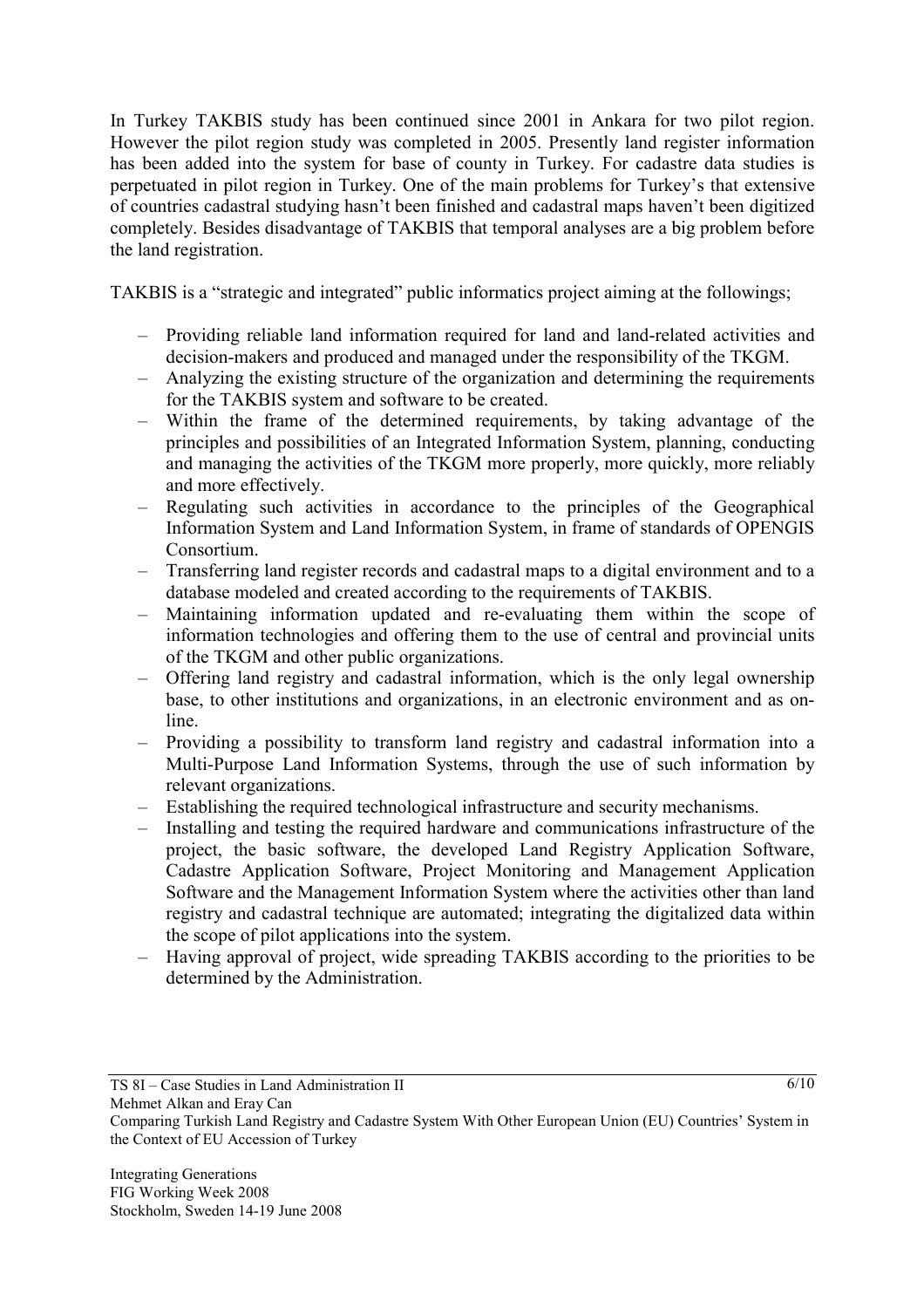## **4. FUTURE OF CADASTRAL SYSTEMS IN EU AND TURKEY**

Germany and Netherlands are completed their CIS studies. In Sweden, imaging of CIS is completed nevertheless application of this area has been continued. Studies of this area have been continued which is member of other European Union countries.

Statement 4 on Cadastre 2014 is very considerable context of cadastre 2014. Some main advantages of new model are given below according to on basis of statement 4 on Cadastre 2014.

- Flexibility in the representation of information of the data model. Type, scale, and content of a representation can be chosen according to the needs
- The information is stored once and different products are derived from the same data
- The digital model is easy to handle, and data representing the model cannot be destroyed physically as can traditional maps
- Distribution and publication of cadastral information is easily possible with the help of the exchange of digital data models.

The word "Paper and pencil - cadastre' will have gone", is the most important meaning for future cadastral systems. Because in the near future CIS very important issue for AB cadastre. Therefore TAKBIS is very important project for Turkey. However imagination and application stage is started with some deficiencies.

There are a lot of things to be carried out in the context of cadastre 2014. Same problem is current other member of European Union countries.

Some deficiencies of TAKBIS and requirements should be carried out are given below for context of Cadastre 2014.

- It is known that digitizing of maps are completed approximately %10 extensive of country. Requirement of all cadastral data which is transferred digital area and digital coordinate is very considerable for using GIS and Temporal GIS systems. Therefore it is very big and major problem for TAKBIS. Digitized of all cadastral data is used for study of pilot project. Nevertheless digitizing of maps and data is very considerable for GIS and Temporal GIS. Obsolete of cadastral charts should be used after digitizing for geographical information systems. Context of a lot of city center's cadastral charts are not graphical and digital. Therefore this problem is solved with instauration cadastral studies for this area. Main and consider solution is that second cadastral studies should be done for geographical information systems and cadastral applications
- All of the Land Title and Cadastral (LTC) data is digitized at development countries which were completed to cadastral proceedings. For TAKBIS, transferred of cadastral data into information systems when the pilot project was started. Although LTC data is registered, followed and queried by software which is used for TAKBIS study,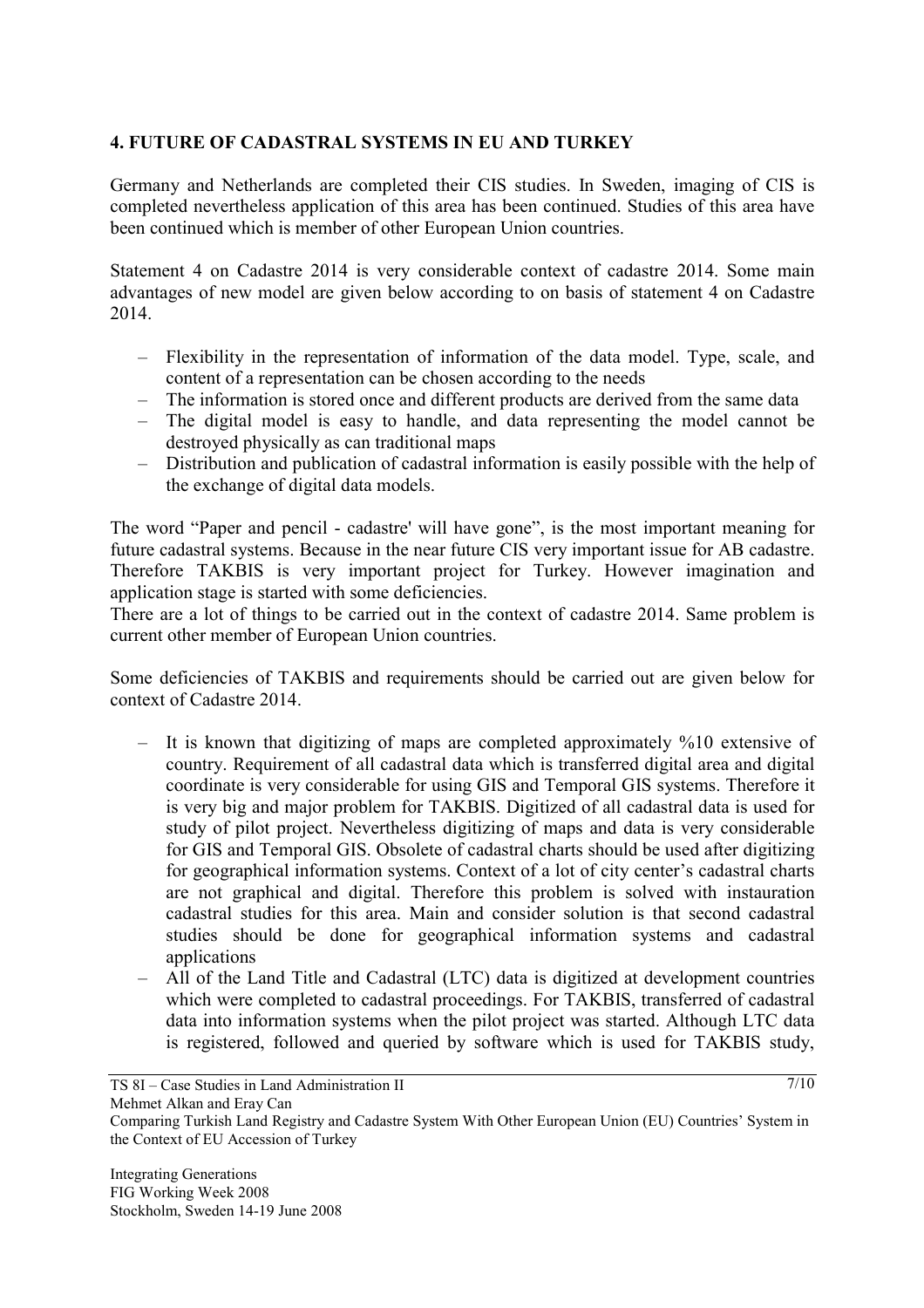imagination have not been done for temporal LTC data (Poyraz ve Ercan, 2002; URL-4, 2002; Mataracı ve lker, 2002).

- Land register and cadastre TAKBIS are worked different office. It is arranged by laws and regulations. Theoretically land register and cadastral informations are carried out same area for CIS applications. So this systems can be combined to same office
- According to regulation, imagination wasn't done exactly for bring out to information via website.
- Clearness is very important feature for European Union. Context of this, clearness is very considerable to provide data for users too. However this feature is added into TAKBIS and should be done legal arrangements.
- All stage of the TAKBIS should be revised according to cadastre 2014 and EU norm and TAKBIS should be reached EU and ISO standards with complete to requirement of improvement.

### **5. CONCLUSIONS**

Concept of property is very considerable in the world. Process of infra-structure and superstructure can not be carried out without property. Context of this Cadastral information system is very important for cadastral systems in technology of present.

Deficiencies of TAKBIS are mentioned above; it should be improved for Turkey. After that geometric and attribute information of all property's registration should be completed extensive of country. Cadastral and land title data has a very large spectrum of users; legal authorities, Land Registry and Cadastre offices, Highway departments, Foundations, Ministries of Budget, Transportation, Justice, Public Works and Settlement, Environment and Forestry, Agriculture and Rural Affairs, Culture and Internal Affairs, State Institute of Statistics, execution offices, tax offices, real estate offices, private sector, local governments, banks and owners need this data. TAKBIS which is improved on account of deficiencies is very considerable for these users. Owing to this qualitative of current and previous data is acquired by users who want to provide correct, reliable and quick information and knowledge.

### **REFERENCES**

AB., 2003. Avrupa Birliği Genileme Sürecinde Türkiye, Avrupa Komisyonu Türkiye Temsilciliği Bürosu, Ankara. (in Turkish)

Cömert C., Alkan M.:Temporal Analyses of Real Estate Data, GIS 2002, 23-26 September, 2002, stanbul, pp.147-156, (2002).

Hawerk, W. : ALKIS® - Germany's Way into a Cadastre for the 21st Century, International Conference - New Technology for a New Century, *FIG Working Week 2001 in Seoul*, Republic of Korea, (2001a).

Mehmet Alkan and Eray Can

 $8/10$ 

TS 8I – Case Studies in Land Administration II

Comparing Turkish Land Registry and Cadastre System With Other European Union (EU) Countries' System in the Context of EU Accession of Turkey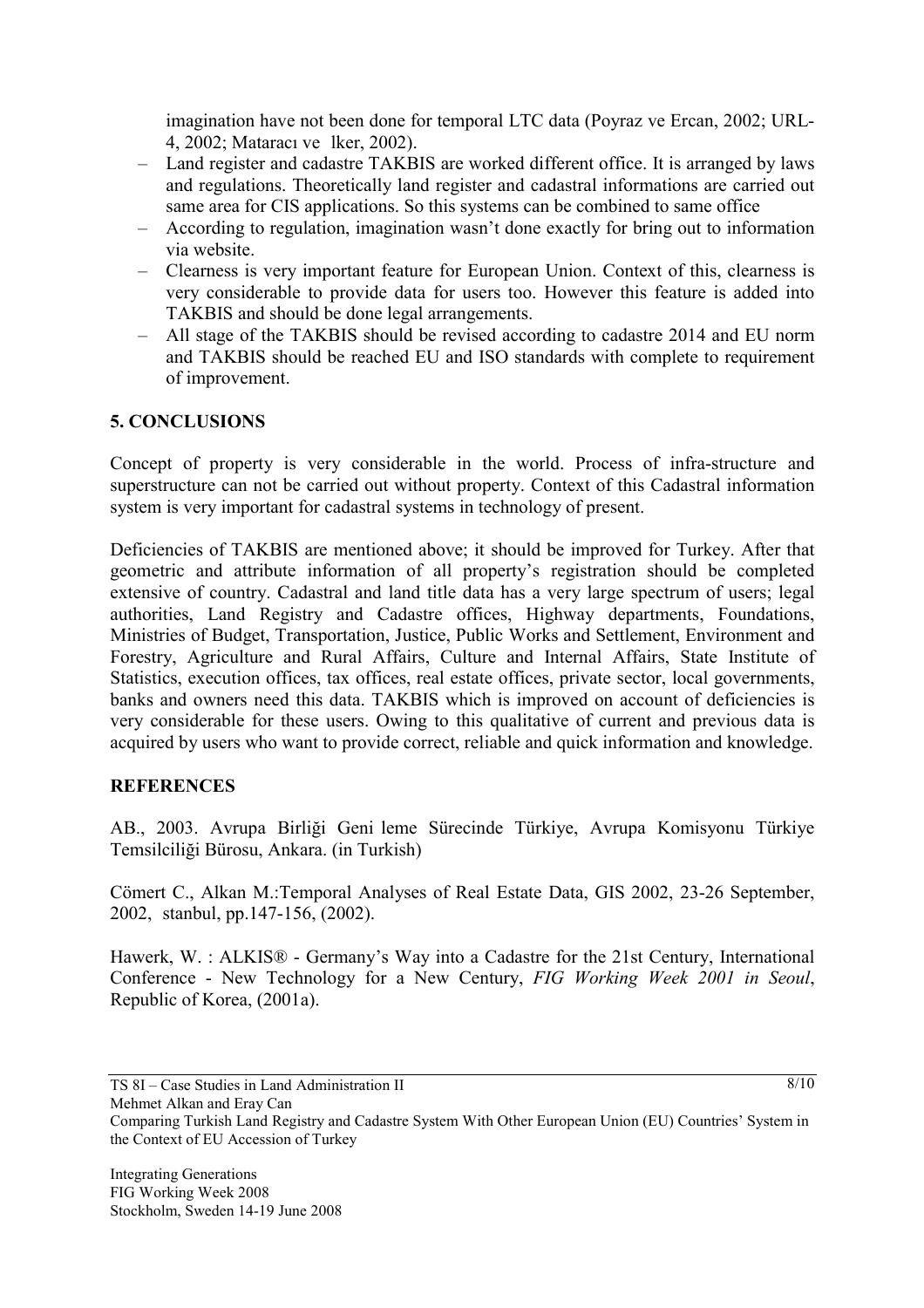Hawerk, W. : Winfried Hawerk, Standards in Cadastre – Sense or Nonsense?, Commission 7 Annual Meeting, Gävle, Sweden, (2001b).

Hawerk, W. :Cadastral Template, Country Report 2003, http://www.cadastraltemplate.org/, (2003).

lker, M., Mataracı, O. and Bakıcı, S.: Study on Land Registry and Cadastral Information System in Turkiye – TAKBIS, 3rd International Symposium Remote Sensing of Urban Areas, stanbul. (2002)

Kaufmann, J. and Steudler, D. : Cadastre 2014 – A Vision for a Future Cadastral System, FIG Publication, (1998).

Oosterom, P.J.M. and Massen B. : Geographic Query Tool. Presented to JEC-GI'97, Vienna, (1997).

Oosterom, P.J.M. and Lemmen, C.H.J. : Spatial Data Management on a Very Large Cadastral Database, Computers and Urban Systems, 25, 509-528, (2001).

Poyraz, N. and Ercan, O.: The Design, Development and Implemantation of the Turkish Land Registry and Cadastre Information System, FIG XXII International Congress, 19-26 Nisan, Washington D.C., USA. (2002)

URL 1, FIG web sites, *Cadastre 2014*, http://www.fig.net, (10.04.2008).

URL-2, http://www.fig.net/cadastre2014/translation/c2014-english.pdf, (07.04.2008)

URL 3, http://www.fomi.hu/hunagi/pdf/2004/hnews/news/2004/GGGbg.pdf, (10.04.2008).

URL-4, 2002. Tapu ve Kadastro Bilgi Sistemi (TAKBS), http://www.tapu.gov.tr, (11.10.2002).

Yavuz, A.: Comparative Analysis of Cadastral Systems in the EU Countries According to Basic Selected CriteriaFrom Pharaohs to Geoinformatics TS18.3 A FIG Working Week 2005 and GSDI-8, Cairo, Egypt April 16-21 (2005)

TS 8I – Case Studies in Land Administration II

Comparing Turkish Land Registry and Cadastre System With Other European Union (EU) Countries' System in the Context of EU Accession of Turkey